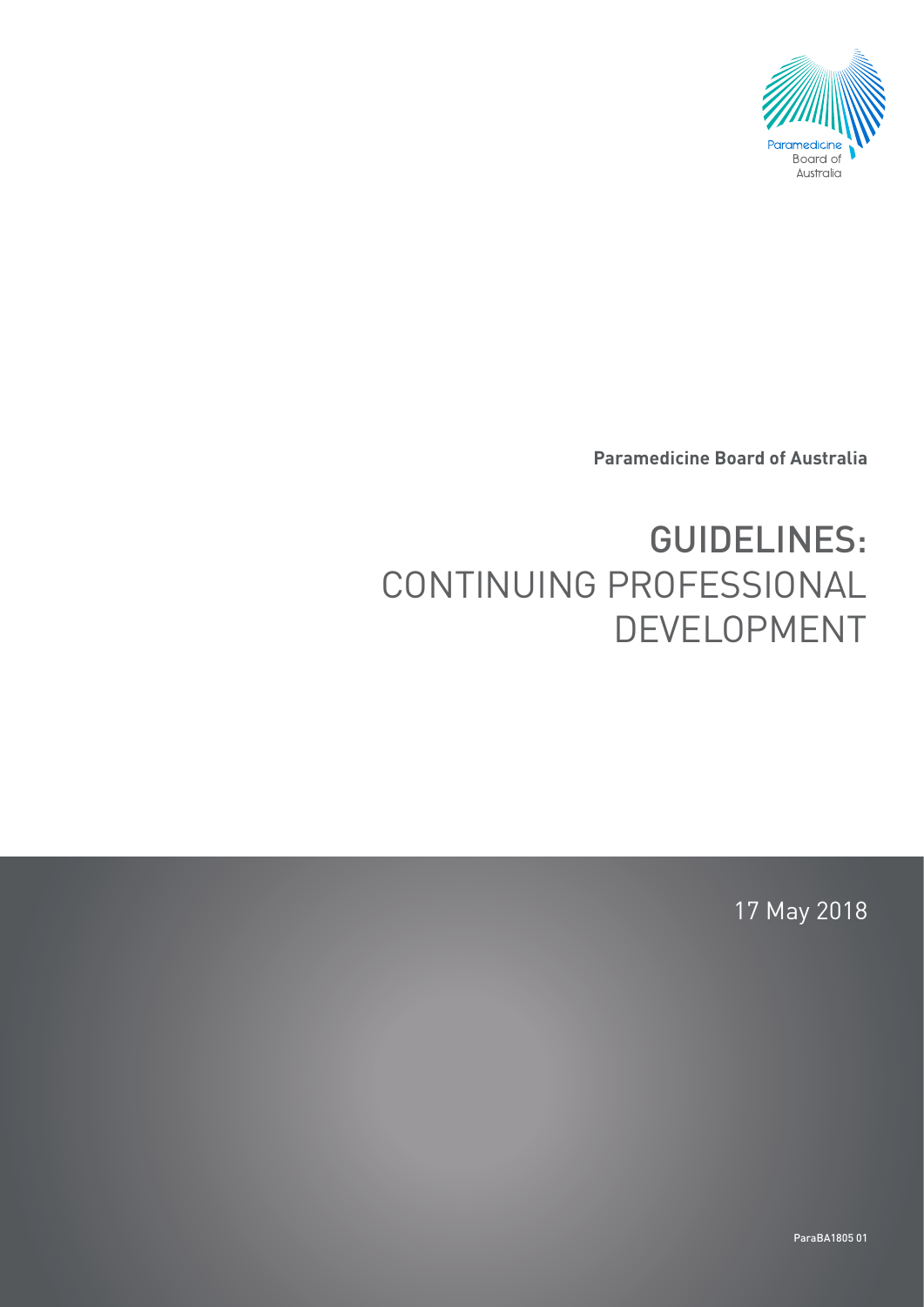

### **Introduction**

These guidelines provide information about how to meet the Paramedicine Board of Australia's (the Board) minimum annual continuing professional development (CPD) requirements outlined in the *Registration standard: Continuing professional development* (CPD standard). You are expected to understand and apply these guidelines together with the CPD standard.

The public have the right to expect that paramedics will provide competent and up-to-date services. CPD helps paramedics to maintain their competence and to provide safe and effective health services.

#### **Do these guidelines apply to me?**

These guidelines apply to all registered paramedics, except those with student and non-practising registration.

#### **What must I do?**

You must complete CPD to meet the Board's registration standard each year.

#### **Summary**

These guidelines will help you:

- understand the importance of CPD in staying up to date, maintaining safe practice and improving patient outcomes
- choose effective CPD that meets the registration standard, and
- keep CPD records, by providing advice about what information to include in your CPD portfolio.

#### **Effective CPD and why it is important**

Learning and development occurs throughout a paramedic's career. CPD is an important foundation of lifelong learning and helps paramedics to maintain and enhance their competence to practise.

Effective CPD promotes genuine learning. Genuine learning occurs when you apply what you have learned in your professional practice. It may then facilitate more effective clinical care, leading to better and safer outcomes for patients and clients.

Research indicates that CPD may be more effective when it involves planning and reflection. Reflection means thinking carefully about your CPD, what you learned and how you might use it to improve your practice as a paramedic. The CPD standard requires you to maintain a portfolio that includes your reflections on how CPD has affected your practice.

#### **Benefits of interactive and interprofessional CPD**

The CPD standard requires you to complete at least eight hours of interactive CPD activities, as there is evidence that this helps facilitate effective learning. It also helps to maintain connections with other practitioners and contemporary practice. Interactive CPD activities are any activities that involve other practitioners, such as faceto-face education in person or non-face-to-face activities such as by teleconference or through technologies such as web-conferencing.

Interprofessional CPD activities may also be of benefit by supporting effective interprofessional practice which, in turn, optimises health services, strengthens health systems and improves overall health outcomes.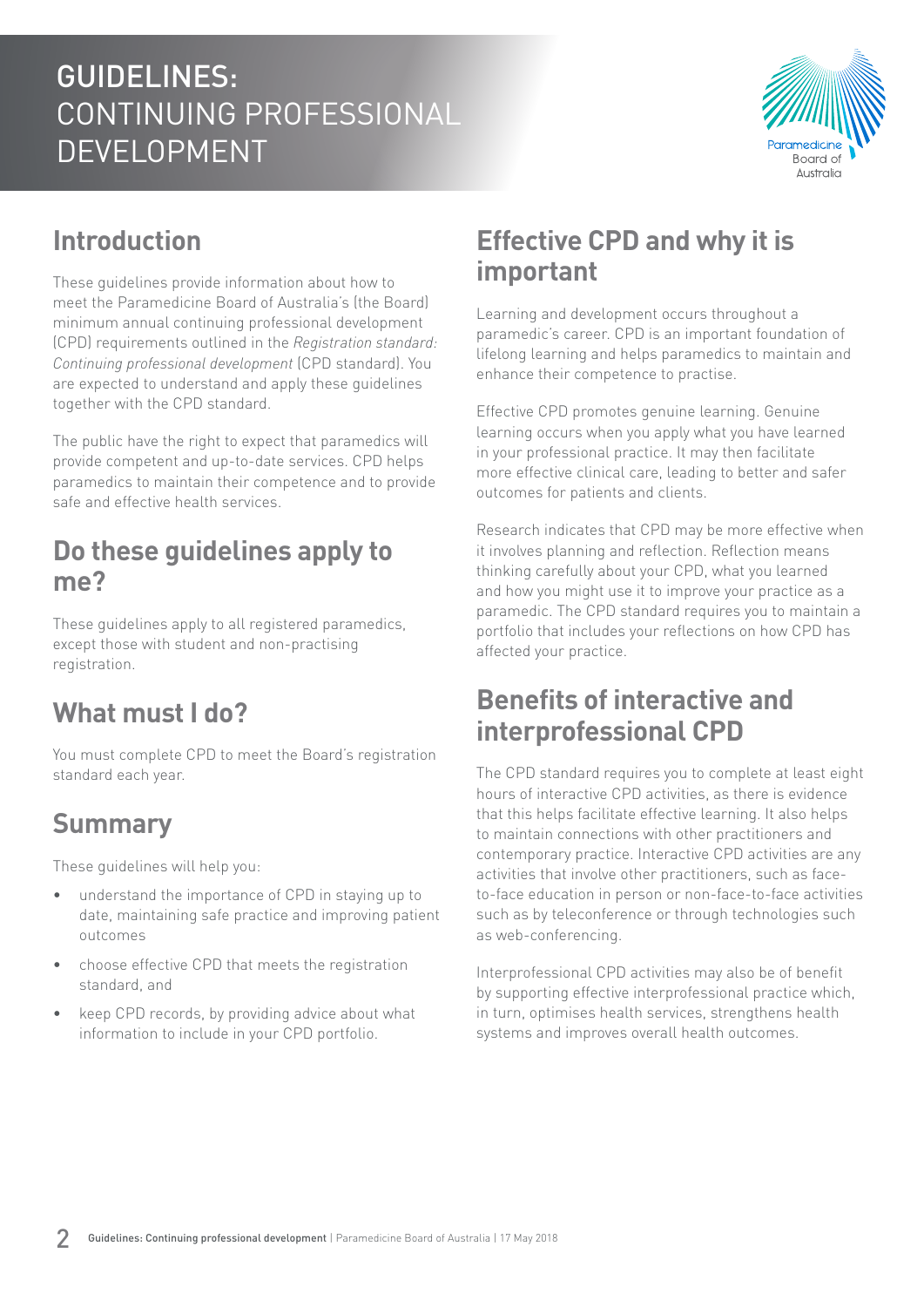

### **CPD activities**

All CPD which helps you maintain and enhance your competence and is relevant to your scope of practice, will meet the standard.

The Board does not endorse/accredit CPD providers or activities but expects practitioners to select CPD activities that are consistent with the ethical and professional standards set out by the Board.

When selecting CPD activities you should consider:

- the qualifications, credentials and experience of the provider
- selecting a range of topics and activities over time
- having a balance between practice-based reflective activities (for example clinical audit, peer review or performance appraisal), professional education and training activities (for example seminars) and professional experience and development activities (for example meetings/ discussions, self-study, forums etc.), and
- choosing activities that are consistent with the Board's other standards and guidelines.

Learning occurs through a wide variety of CPD activities. Examples include, but are not limited to:

- higher education/accredited courses
- conferences, forums and seminars
- undertaking research and presentation of work
- online learning and internet research
- written reflections on experience in day-to-day clinical practice
- reading books and journals relevant to your practice
- quality assurance activities, such as accreditation, clinical audit or review of records
- participation in committees relevant to your practice
- work-based learning contracts and employment related professional development
- participating in peer and performance review actvities
- interactive professional or inter-professional interactions such as meetings e.g. case reviews, clinical forums (may be online or face-to-face), and
- activities that address current or emerging health priority areas, for example: cultural safety for Aboriginal and Torres Strait Islander peoples and identifying and responding to family violence.

Your day-to-day routine work duties cannot be counted as CPD.

#### **Planning and reflection**

To comply with the CPD registration standard you need to:

- plan your CPD and record your learning goals and the activities that you will do to meet these goals, and
- complete the CPD activities and record a reflection on how they improved your practice.

When planning your CPD you may find it useful to:

- review best practice standards or evidence-based practice approaches to enable you to evaluate and improve your level of competency, treatment plan or service delivery
- identify changes in the profession including standards of care
- undertake a self-assessment to identify possible areas for improvement helping you to improve your practice to meet current standards using evidencebased practice or best practice standards
- identify how you could further develop competency or strengths in areas of particular interest or aptitude, and
- identify opportunities for interactive and interprofessional CPD.

There is good evidence suggesting that reflecting on how your CPD relates to your practice may improve your learning. This can be done by:

a. briefly summarising the CPD activities you have completed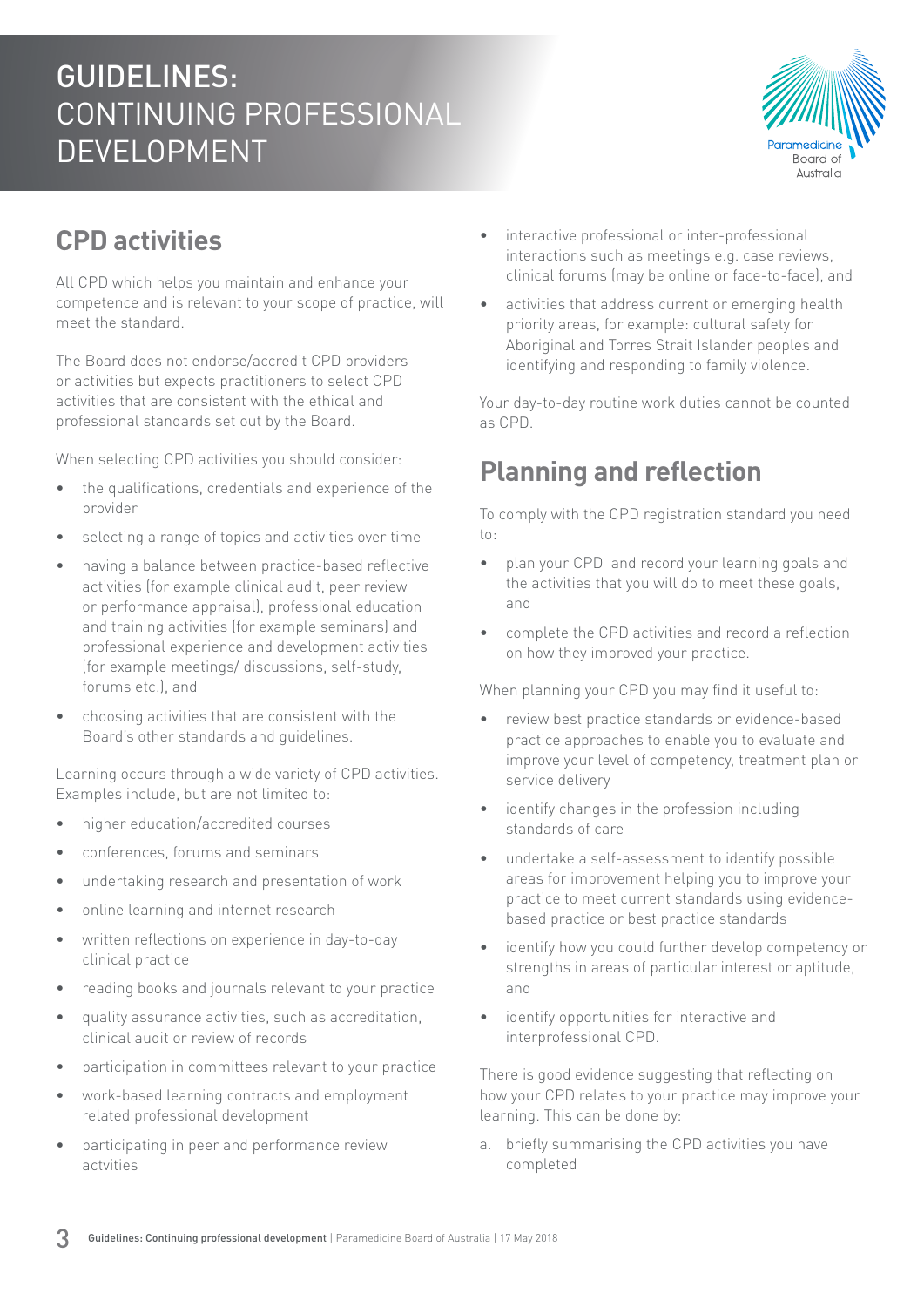

- b. assessing your progress against your learning goals, and
- c. describing what you have learned and how it can be used in your practice.

Reflecting on your learning will also help you set learning goals for the coming year as part of the ongoing CPD cycle.

It is often helpful to discuss your CPD planning with colleagues, mentors and/or supervisors to help you identify your own areas for improvement. Patient or client feedback may also be helpful in identifying areas where you need further professional development.

A template log book that can help you to record your learning goals, your CPD activities and your reflections can be found on the Board's website<sup>1</sup>. This can be included in your portfolio. Examples of completed CPD log books and portfolios are also published on the Board's website.

It is your responsibility to make sure you meet the CPD standard. You must complete the required minimum number of CPD hours and your CPD portfolio must include planning and reflection.

The following diagram demonstrates the CPD cycle.



#### **Record keeping**

The CPD standard requires you to keep a portfolio of your CPD activities for at least five years from the date you completed the CPD cycle. These records must be available for audit or if required by the Board as part of an investigation arising from a notification (complaint).

In your portfolio, in addition to your planning and reflection content, you must also keep evidence of CPD activities completed, such as:

- certificates of attainment or attendance, and
- your notes from the CPD activity such as conducting a literature review, or reading case studies or journal articles. In this example, it is expected that these notes will provide a comprehensive summary of the key points of the review and reflect your learning from this activity.

<sup>1</sup> Prior to participation day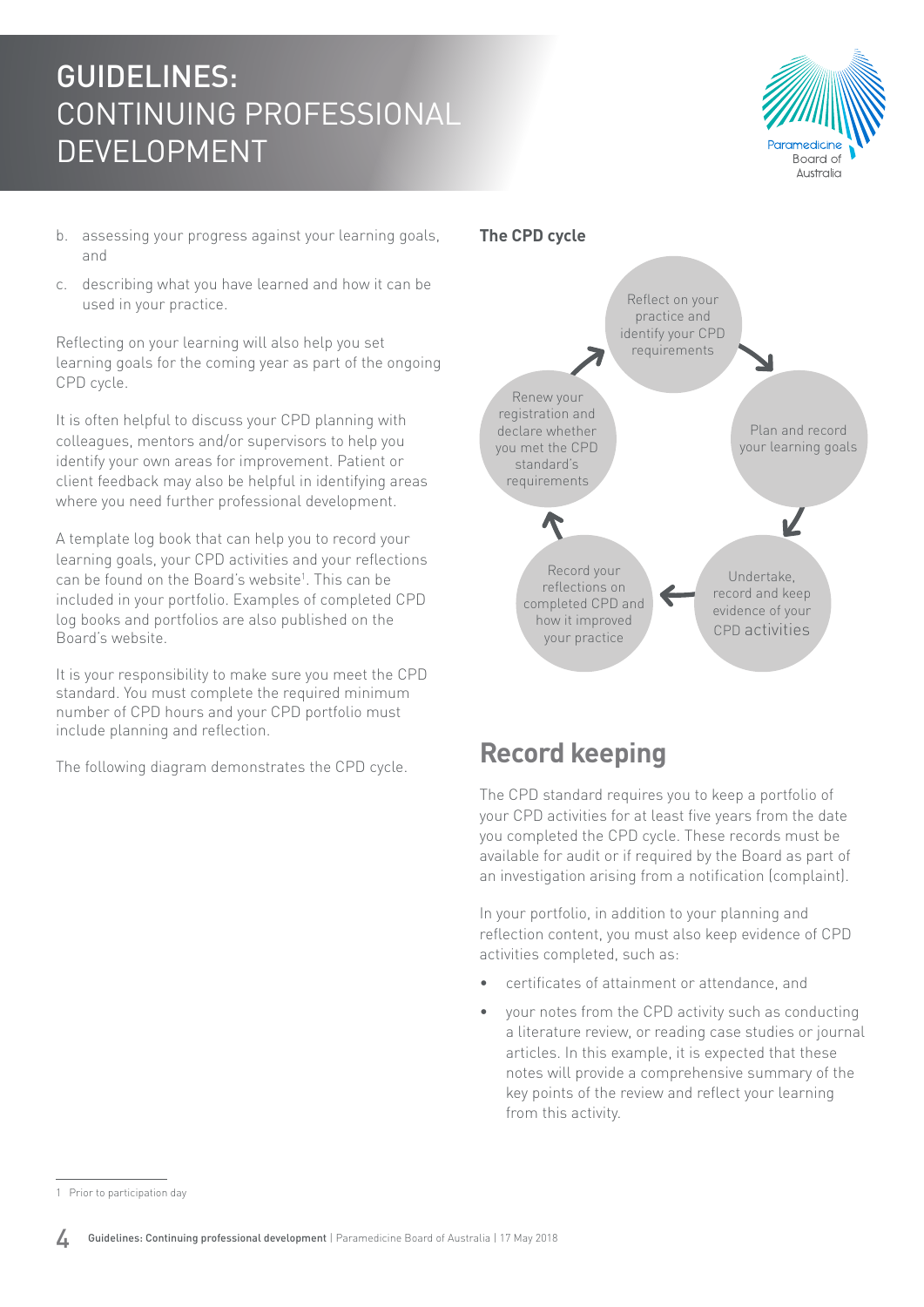

### **Pro rata CPD**

Paramedics who are registered part-way through a registration period must complete a minimum of seven and a half hours of CPD for every three months of registration remaining in the registration period.

### **Exemption**

The Board believes the range of activities and the time frame provided to meet the CPD requirements is flexible enough for paramedics to meet the requirements other than in exceptional circumstances.

However, under the *Registration standard: Continuing professional development*, the Board may consider and/ or grant a full or partial exemption or variation from the CPD requirements in exceptional circumstances. Exceptional circumstances for exemptions will only be considered where there is compelling evidence that the circumstances have created a significant obstacle to the paramedic's ability to complete CPD, such as a practitioner taking a substantial absence from practice or overseas/remote area deployment.

You should submit an application for exemption form to the Board as soon as possible after you identify the need for an exemption. The application must include the nature of, evidence for and time period of the exceptional circumstances involved.

### **Absence from practice**

If you take a period of leave while you remain registered to practise, you are still required to meet the Board's CPD standard unless you are granted an exemption or variation.

If you move to non-practising registration or don't maintain your registration, before you re-apply for registration to practise, you are encouraged to assess what changes have occurred in your profession and scope of practice and consider if there is any professional development you need to do to ensure that you are prepared to return to practice.

### **Compliance**

As the CPD standard explains:

- when you renew your registration, you are required to declare whether you have met the requirements of the CPD standard
- your compliance with this standard may be audited from time to time, which involves a review of your CPD portfolio including your CPD goals, activities completed, and your reflection on those activities, and
- a failure to comply with the CPD standard requirements may result in action being taken against you by the Board to protect the public.

Important note: Making a false declaration when you renew your registration is a serious matter which may result in action being taken against you by the Board.

# **Authority**

The Board has developed these guidelines under section 39 of the Health Practitioner Regulation National Law, as in force in each state and territory (the National Law).

Guidelines approved by the Board may be used as evidence of what constitutes appropriate professional conduct or practice for paramedics in proceedings against a paramedic under the National Law, or a law of a co-regulatory jurisdiction.